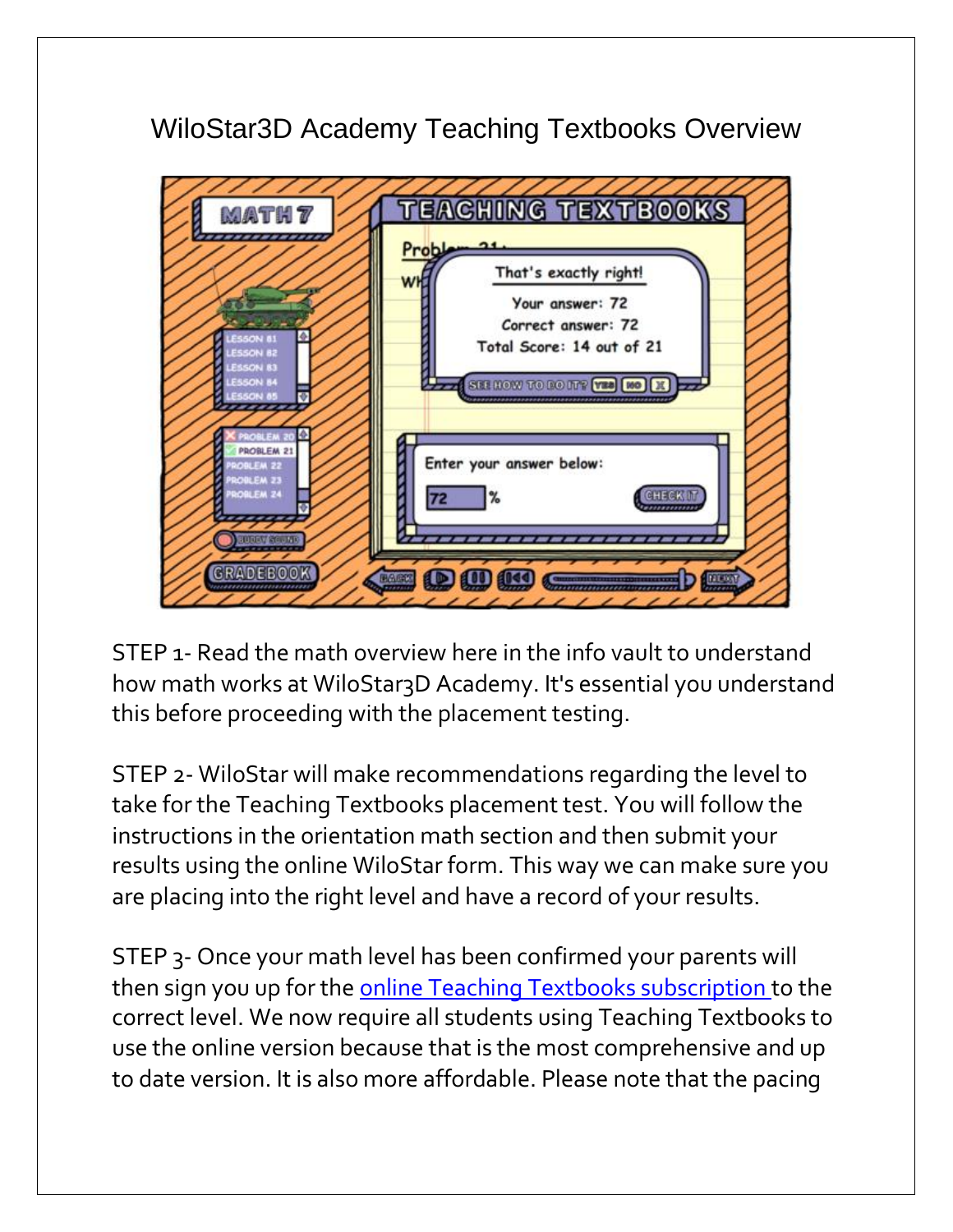guide on the dashboard is the recommended pace to complete your lessons. Some students take longer and some work faster.

**Math is the one area were WiloStar parents are responsible for helping ensure your child is progressing as they work through math. You can do this by checking in on the pacing guide and making sure that your child is uploading the quiz scores as they finish them**.

\*\*\*Please also note that we also offer math tutoring and one on one help as your child needs it as an add on fee to the regular program. But the day-to-day supervision of the Teaching Textbooks program is the responsibility of each parent.

STEP 4- We add your math pacing guide to your WiloStar dashboard. Each day you will see what is assigned. Please note that in some instances (high school level courses) you will have TWO lessons each day.

## **Uploading Quiz & Test Scores**

1. Our math teacher will touch base with you regarding the correct level to subscribe to in Teaching Textbooks. Teaching Textbooks now has an online version which we require.

2. We will add your math pacing guide to your WiloStar dashboard to help keep you moving along each day with math. Your pacing guide is a useful timeline for completion and its suggested you try to stick to it this year. Please note that high school students who are taking math over just one semester will typically have TWO assignments per day on their pacing guide. Also note that Wednesdays there are no assignments on the pacing guide, but you may want to use that day to catch up on math if you fall behind.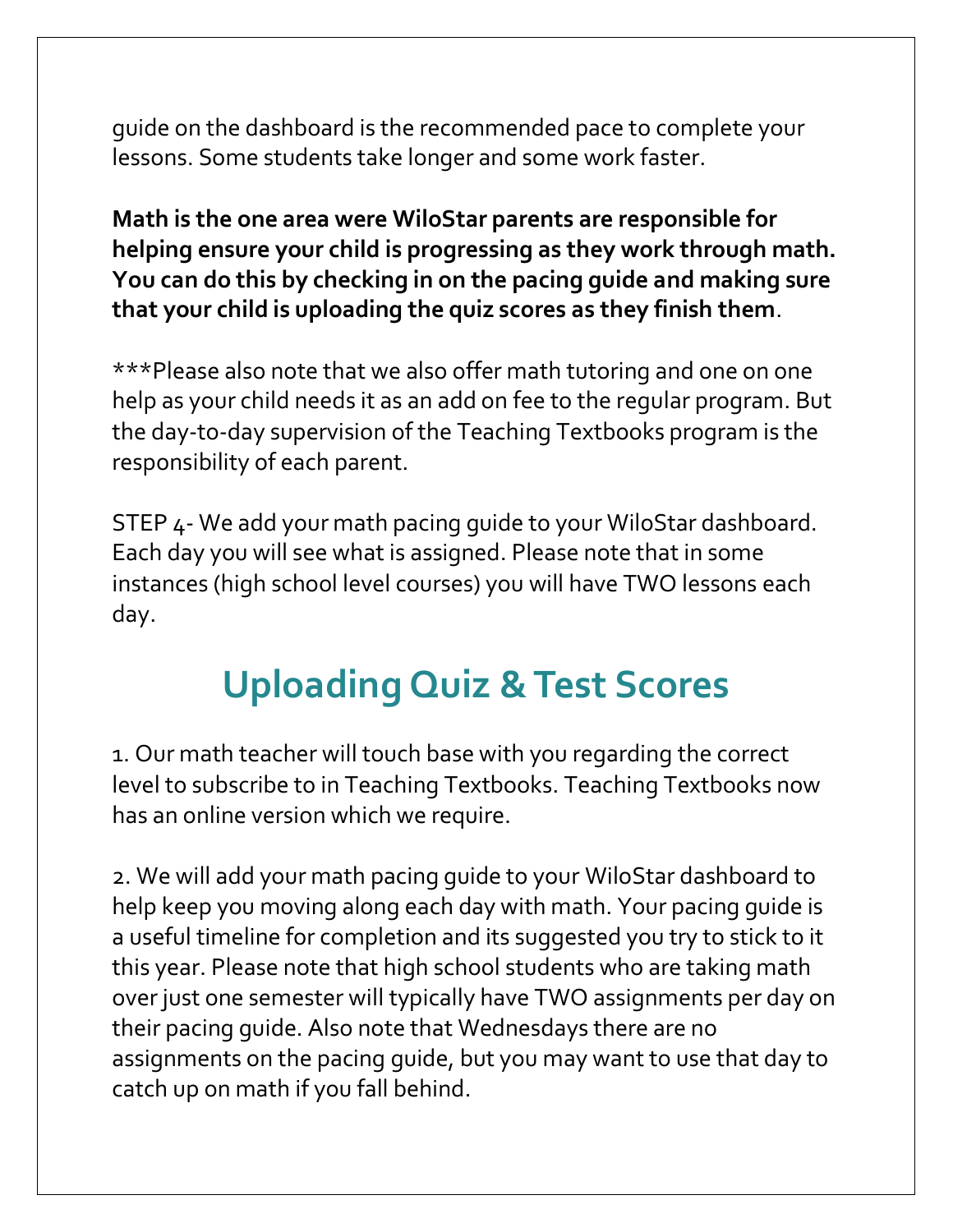3. As you work through the math program, Teaching Textbooks is selfgrading. You will screenshot the gradebook and then upload the quiz scores as evidence of your grades. Use the print screen button on your keyboard to take a screenshot of your gradebook. Then, in a blank Word document use the Ctrl + P to paste what was copied into your computer's memory into Word. Then, save the file with the name of the quiz. It's recommended to save into a folder you create just for math called math6/quizzes or something similar. This is what you will upload to your math dashboard under the quiz or chapter test slots. The other daily work you do in Teaching Textbooks does not have to be uploaded to your dashboard.

4. We will take a final average of the completed chapter tests as the final grade for your math this year.

## uploads for any math course done through teaching textbooks:

| Chapter | Total    | Number    | Number  | Score<br>$\mathfrak{A}$ |     | Chapter | Total    | Number    | Number  | Score<br>x |
|---------|----------|-----------|---------|-------------------------|-----|---------|----------|-----------|---------|------------|
| Quiz    | Problems | Completed | Correct |                         |     | Quiz    | Problems | Completed | Correct |            |
| Quiz 1  | 24       | 24        | 23      | 96                      |     | Quiz 17 |          |           |         |            |
| Quiz 2  | 24       | 24        | 21      | 88                      |     | Quiz 18 |          |           |         |            |
| Quiz 3  | 24       | 24        | 24      | 100                     |     | Quiz 19 |          |           |         |            |
| Quiz 4  | 24       | 24        | 22      | 92                      | nic |         |          |           |         |            |
| Quiz 5  | 24       | 24        | 24      | 100                     |     |         |          |           |         |            |
| Quiz 6  | 24       | 24        | 24      | 100                     |     |         |          |           |         |            |
| Quiz 7  | 24       | 24        | 23      | 96                      |     |         |          |           |         |            |
| Quiz 8  | 24       | 24        | 24      | 100                     |     |         |          |           |         |            |
| Quiz 9  |          |           |         |                         |     |         |          |           |         |            |
| Quiz 10 |          |           |         |                         |     |         |          |           |         |            |
| Quiz 11 |          |           |         |                         |     |         |          |           |         |            |
| Quiz 12 |          |           |         |                         |     |         |          |           |         |            |
| Quiz 13 |          |           |         |                         |     |         |          |           |         |            |
| Quiz 14 |          |           |         |                         |     |         |          |           |         |            |
| Quiz 15 |          |           |         |                         |     |         |          |           |         |            |
| Quiz 16 |          |           |         |                         |     |         |          |           |         |            |
|         |          | 9         |         |                         |     |         | 10       |           |         |            |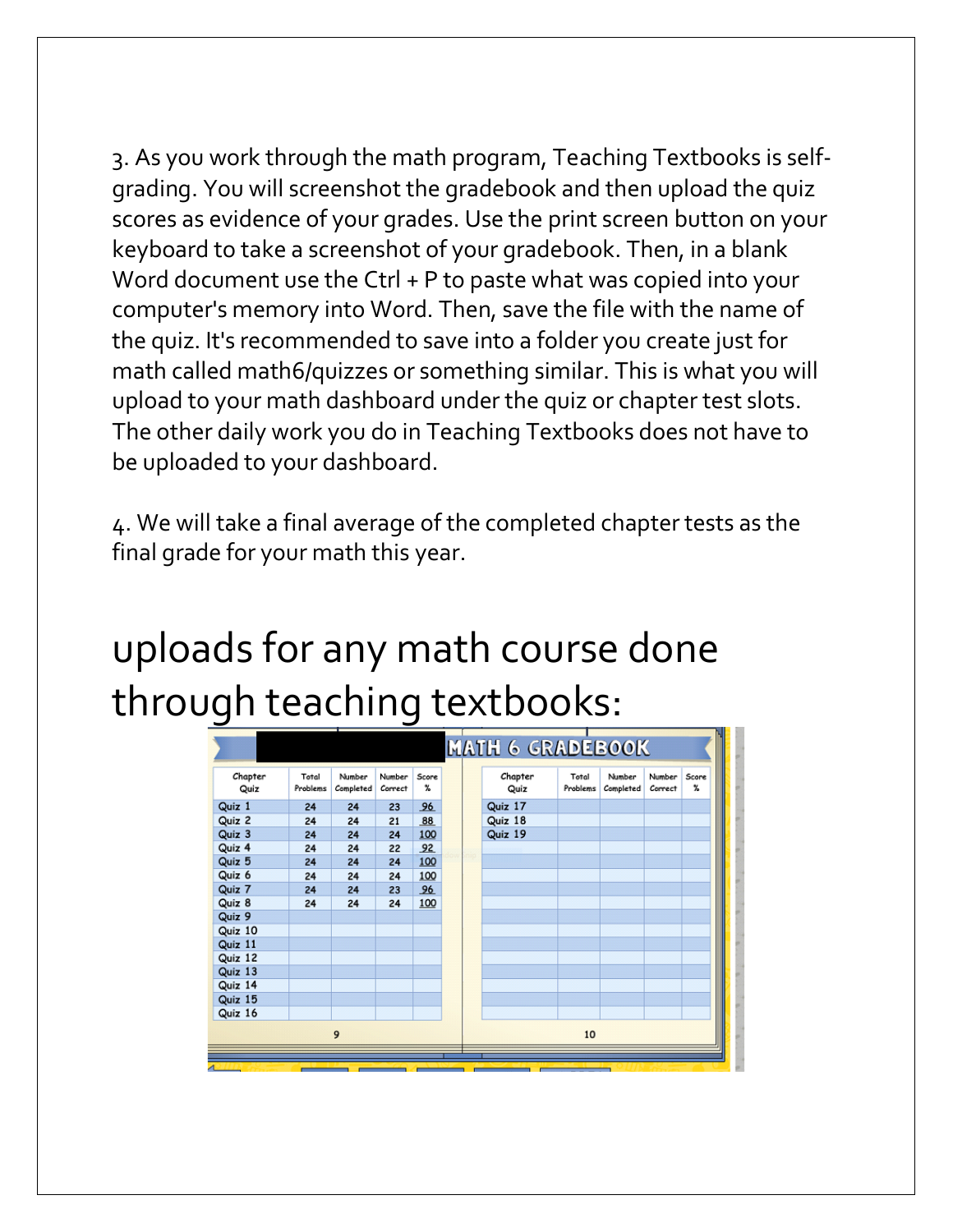| <b>MATH 6: A TEACHING TEXTBOOK</b> |                     |                              | <b>MATH 6: A TEACHING TEXTBOOK</b> |                     |                              |  |
|------------------------------------|---------------------|------------------------------|------------------------------------|---------------------|------------------------------|--|
| Quiz 8                             | Viewed<br>Solution? | Number of<br><b>Attempts</b> | Quiz 8                             | Viewed<br>Solution? | Number of<br><b>Attempts</b> |  |
| Problem 1                          | No                  | $\mathbf{1}$                 | Problem 17<br>M                    | No                  | $\mathbf{1}$                 |  |
| Problem <sub>2</sub>               | No                  | $\mathbf{1}$                 | Problem 18                         | No                  | $\overline{2}$               |  |
| Problem 3                          | No                  | $\mathbf{1}$                 | Problem 19                         | No                  | $\mathbf{1}$                 |  |
| Problem 4                          | No                  | $\mathbf{1}$                 | Problem 20                         | No                  | $\mathbf{1}$                 |  |
| Problem 5                          | No                  | $\mathbf{1}$                 | Problem 21                         | <b>No</b>           | $\mathbf{1}$                 |  |
| Problem 6                          | No                  | $\mathbf{1}$                 | Problem 22                         | No                  | 1                            |  |
| Problem 7                          | No                  | $\mathbf{1}$                 | Problem 23                         | No                  | $\mathbf{1}$                 |  |
| Problem 8                          | No                  | $\mathbf{1}$                 | Problem 24<br>M                    | <b>No</b>           | $\mathbf{1}$                 |  |
| Problem 9                          | No                  | $\mathbf{1}$                 |                                    |                     |                              |  |
| Problem 10                         | No                  | $\overline{1}$               |                                    |                     |                              |  |
| Problem 11                         | No                  | 1                            |                                    |                     |                              |  |
| Problem 12                         | No                  | $\mathbf{1}$                 |                                    |                     |                              |  |
| Problem 13                         | No                  | $\overline{2}$               | Summary                            |                     |                              |  |
| Problem 14                         | No                  | $\mathbf{1}$                 | Date Completed                     | 12-14-2018          |                              |  |
| Problem 15                         | No                  | $\mathbf{1}$                 | <b>Raw Score</b>                   |                     | 24/24                        |  |
| Problem 16                         | No                  | $\overline{1}$               | Percentage Score                   |                     | 100%                         |  |

## **Getting Extra Math Help**

6

24

100

6

Quiz 8

Our math teacher will be holding live math conferences each Friday for students who need extra help or clarification of concepts as you work through your math program. Please ask for help at any time as the live math conferences are an excellent way to get the extra help you may need for the more challenging math concepts. You will need to email or telegram your math teacher for a live session on Fridays. They are not mandatory but suggested. Contact for your math teacher is in your math pacing guide on the WiloStar dashboard.